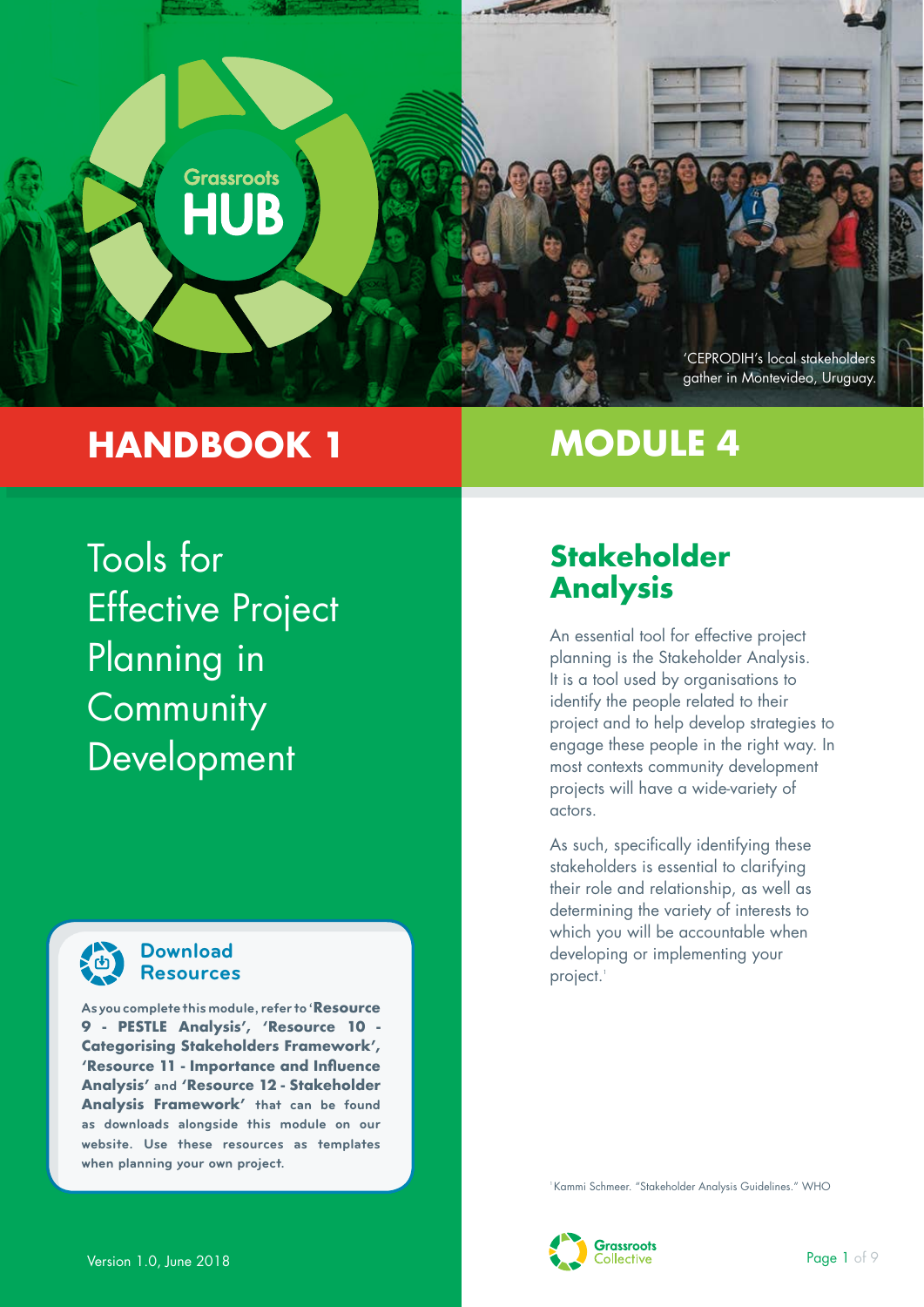# **What is a stakeholder?**

**A stakeholder is anyone who has something to gain or lose from your project. They can generally be placed into three broad categories:**

#### **Key Stakeholder:**

**People, groups or institutions who can significantly influence or are particularly important to the success of your project.**

#### **Primary Stakeholder:**

**People or groups who are directly impacted by your project. These can be both;**

- **Beneficiaries Positively impacted**
- **Dis-Beneficiaries Negatively impacted**

#### **Secondary Stakeholders:**

**All other people or groups who have a stake or interest in the proposed project or are indirectly impacted by the project.**

#### **Stakeholders can be both internal or external to the project itself:**

#### **Internal –**

**People and groups who directly impacted or are part of the implementing team or participatory design process**

#### **External –**

**People and groups who are not directly involved in project design, however have influence over its success or are impacted indirectly (government, other NGOs)**



**Stakeholders in all categories can be both positively and negatively impacted – it's important to identify your likely critics so you can find strategies to help get them on-board.**

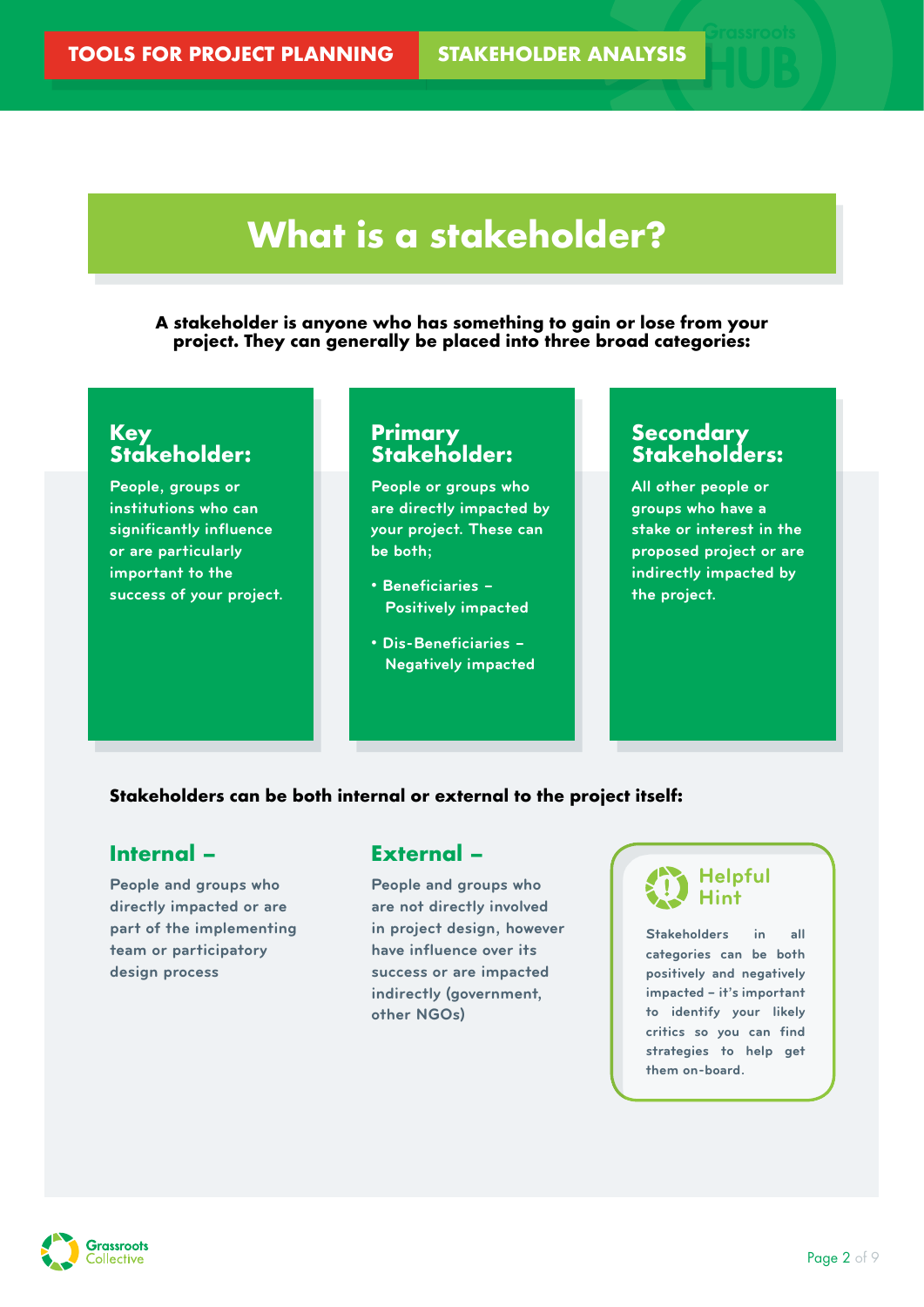### **A Stakeholder Analysis will help with:**

- Identifying the stakeholders for a program or project, including both potential critics and supporters;
- Identifying possible obstacles to project implementation;
- Grouping stakeholders by their level of influence, what is important to them, and/or what they could contribute to the process;
- Understanding how you can engage stakeholders to foster local ownership and create a sustainable development project.

### **Who should be involved when undertaking a Stakeholder Analysis?**

Whilst the initial brainstorming-process might take place amongst your team, a Stakeholder Analysis is predominantly a participatory process that is best achieved by directly consulting with actual stakeholders. A great way to start your participatory approach is by holding focus groups or workshops with obvious primary stakeholders. These sessions are important because they will lead to the organic growth of your stakeholder list; with local beneficiaries identifying stakeholders that might not have been initially obvious to your team. Being open to inputs from beneficiaries and the broader community gives you the best chance of identifying all relevant stakeholders and accounting for any previously unforeseen connections, challenges and opportunities.

#### Completeing a Stakeholder Analysis in 4 Easy Steps

#### **STEP 1**

BRAINSTORMING FOR STAKEHOLDER GROUPS AMONGST YOUR TEAM

#### **STEP 2**

IDENTIFYING CATEGORIES OF STAKEHOLDERS AND UNDERSTANDING WHY THEY ARE IMPORTANT

> **STEP 3** PRIORITISING YOUR **STAKEHOLDERS**

**STEP 4** UNDERSTANDING YOUR KEY STAKEHOLDERS

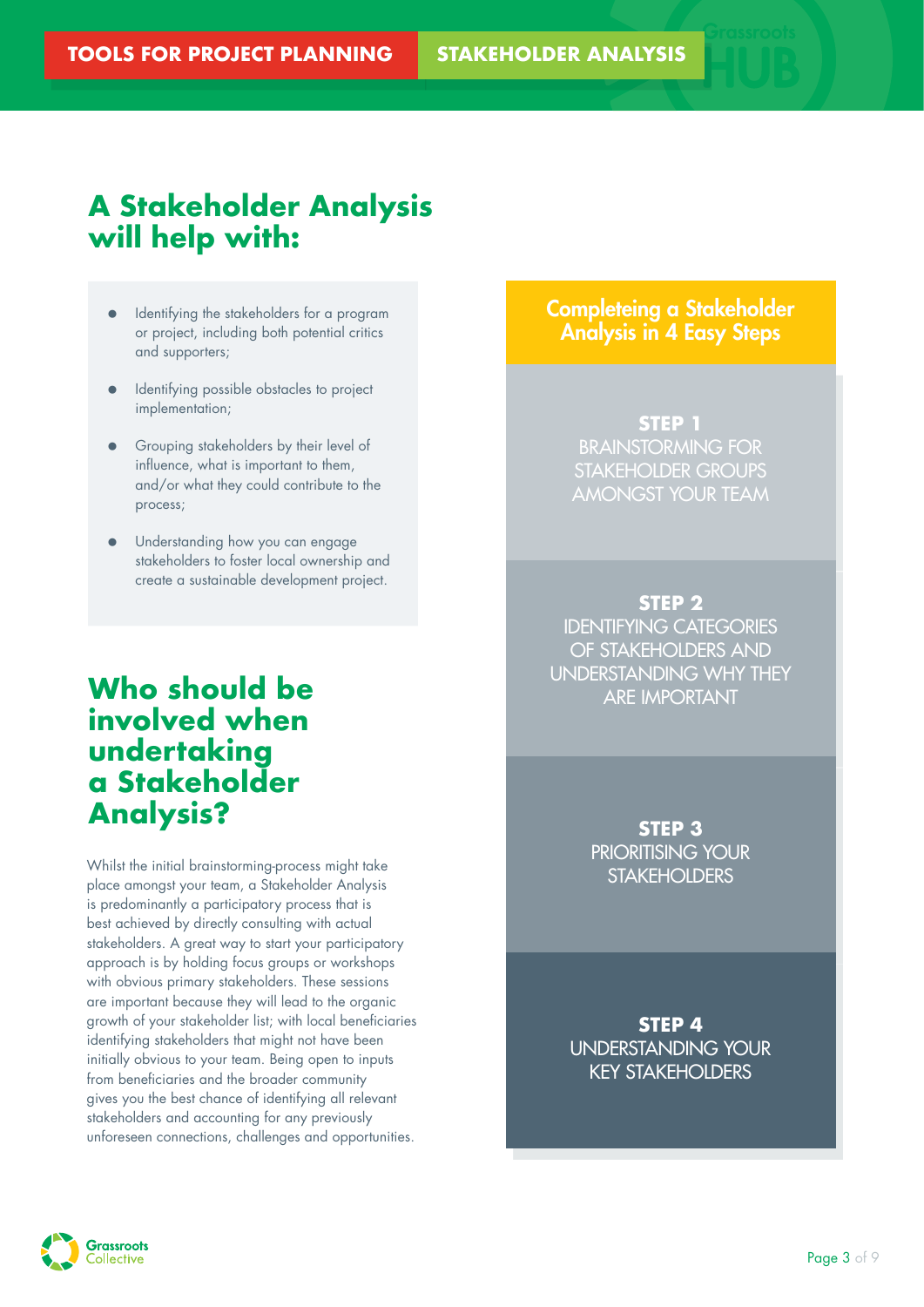#### **STEP 1**  BRAINSTORMING FOR STAKEHOLDER GROUPS AMONGST YOUR TEAM

The first step is to identify the obvious primary stakeholders amongst your project team. Once you have identified obvious stakeholders, it's time to get out into the community and consult directly with as many stakeholders as possible as outlined above.

- The best techniques for gathering information are workshops, focus group discussions and 1-on-1 interviews.
- Whilst the practicality of visiting all stakeholders may pose significant challenges, failing to consult key parties may skew the analysis and risk the efficacy of your project.
- Other ways you can contact stakeholders include e-mail, Skype, phone call or social media.

A useful tool to help the brainstorming process to identify stakeholders is the PESTLE model. This can assist you in working through possible categories where stakeholders relevant to your project may exist.

#### **Download Resource**

**You can find a template for this tool in; 'Resource 9 - PESTLE Analysis' which can be found as a download alongside this module on our website. Use this resource as a guide when you are planning your own community development project.** 

#### **Political Example:**

- Relevant government departments who may be able to provide funding
- Relevant lobby groups who might advocate for or against your project such as a religious group lobbying against a planned parenthood project

#### **Economic Example:**

- Funding agencies or donors who might support your work
- Local businesses that might receive more (or less) business due to your project such as existing money lenders who might be negatively affected by a micro-financing program

#### **Social/Culture Example:**

- Specific cultural or ethnic groups that might be empowered or marginalised by your project
- **•** Gender groups that might react differently to your project such as men looking unfavourably upon a project to promote women's economic independence

#### **Technological Example:**

- **•** Companies whose equipment you may need to purchase
- Skilled tradesmen who may be needed to repair any broken equipment

#### **Legal Example:**

Government departments who may be required to 'sign-off' on local projects

#### **Environmental Example:**

- There is a growing school of thought saying that the environment itself (and how it benefits or suffers from your project) should be considered a stakeholder
- $\bullet$  It may not be relevant to all projects, however for a project promoting solar powered cooking, one could consider the local environment as a stakeholder, as timber will no longer be required to cook

**Grassroots** ollective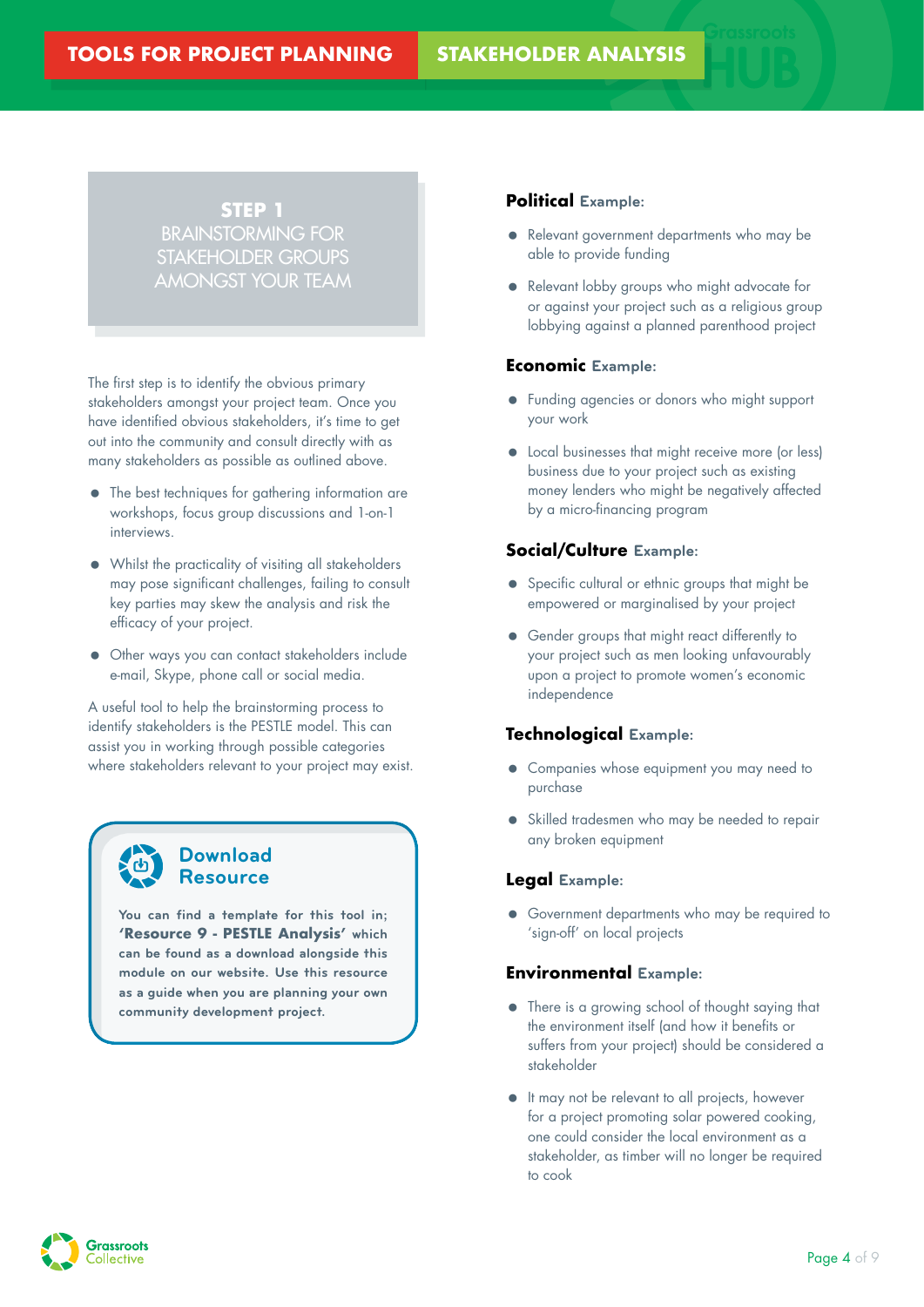### **STEP 2**

IDENTIFYING CATEGORIES OF STAKEHOLDERS AND UNDERSTANDING WHY THEY ARE IMPORTANT

Once you have your list of stakeholders, it's time to start placing them in the three main categories: Key, Primary or Secondary Stakeholder.

During this step, it is important to begin thinking about why and how each person or group is a stakeholder in your project. Next to each stakeholder, make a note of the specific interests they might have in the project and whether this is likely to be a positive or negative interest.

**Example: Throughout this module, we will use the example of a money lending program couple with an infastructure project to help rural farmers in Ethiopia improve their irrigation systems. eg:**

| <b>Stakeholders</b>                           | Interest in project                                                                                                                                         | Positive or negative interest?                                                                                                        |  |  |  |  |  |  |
|-----------------------------------------------|-------------------------------------------------------------------------------------------------------------------------------------------------------------|---------------------------------------------------------------------------------------------------------------------------------------|--|--|--|--|--|--|
| <b>Key Stakeholders:</b>                      |                                                                                                                                                             |                                                                                                                                       |  |  |  |  |  |  |
| • Irrigation system<br>suppliers              | Increased sales as providers of irrigation technology                                                                                                       | + (selling more products)                                                                                                             |  |  |  |  |  |  |
| • Local government<br>officials               | Opportunity for stronger local economy and increased job<br>security for rural farmers                                                                      | ? (Likely positive, however dependent upon political<br>agenda)                                                                       |  |  |  |  |  |  |
| <b>Primary Stakeholders:</b>                  |                                                                                                                                                             |                                                                                                                                       |  |  |  |  |  |  |
| • Rural Farmers                               | Increased earning capacity                                                                                                                                  | $^{+}$                                                                                                                                |  |  |  |  |  |  |
| • Local labourers who<br>construct systems    | Increased earning capacity                                                                                                                                  | $\ddot{}$                                                                                                                             |  |  |  |  |  |  |
| • Local community                             | Increased supply of local fresh food                                                                                                                        | $^{+}$                                                                                                                                |  |  |  |  |  |  |
| <b>Secondary Stakeholders:</b>                |                                                                                                                                                             |                                                                                                                                       |  |  |  |  |  |  |
| • Market salesmen                             | Increased access to produce. May lower purchase price from<br>farmer, improving profit margin                                                               | + (however may be some negative impacts of<br>increased competition)                                                                  |  |  |  |  |  |  |
| • Food importers                              | Decreased sales due to increased local supply                                                                                                               |                                                                                                                                       |  |  |  |  |  |  |
| • Other Money Lenders                         | Decreased trade                                                                                                                                             | à.                                                                                                                                    |  |  |  |  |  |  |
| • Other NGOs<br>supporting local<br>community | Opportunity for collaboration to support local community,<br>however may perceive project as competition                                                    | +/- (dependent upon relationship)                                                                                                     |  |  |  |  |  |  |
| · Broader government                          | Opportunity for taxation upon imported agricultural<br>technology. Unknown impacts upon existing national<br>agricultural programs and food supply systems. | +/- (increased taxation, decreased reliance upon<br>social welfare, however national government may<br>dislike NGO empowering locals) |  |  |  |  |  |  |
| • Local Journalists                           | Reporters of current affairs in community                                                                                                                   | +/- (dependent upon their opinion of the project)                                                                                     |  |  |  |  |  |  |

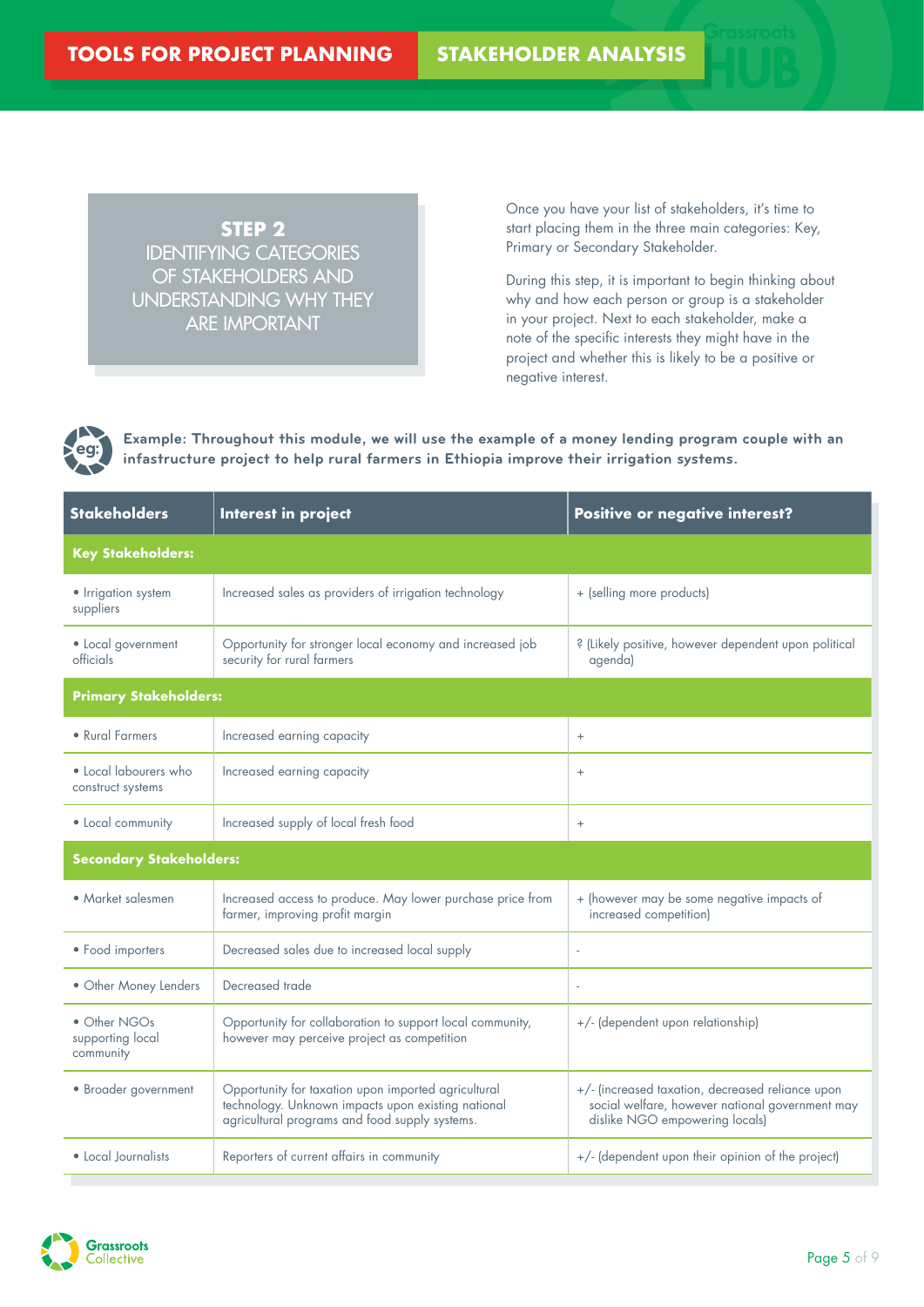**STEP 3** PRIORITISING YOUR **STAKEHOLDERS** 

Next you need to rate your stakeholders in relation to their importance and influence.

- **Importance** the priority given to satisfying the needs and interests of each stakeholder.
- **Influence** the degree of power which the stakeholder has over the planning and implementation of intervention/activity.



**The opinions and influence of the most powerful and influential stakeholders can help shape your project. Including them early in your planning and design makes it more likely that they will support you and offer valuable input.**

Often you will find that the most important stakeholders, may have very little influence on the project's success, and vice-versa. Whilst this can be frustrating when trying to stay accountable to different stakeholders, a detailed understanding of these power-dynamics will help you focus attention where it is needed most.

| <b>Stakeholder</b>                         | <b>Importance</b><br>$(1-5)$ | <b>Justification</b>                                                                            | <b>Influence</b><br>$(1-5)$                                      | <b>Justification</b>                                                                |  |
|--------------------------------------------|------------------------------|-------------------------------------------------------------------------------------------------|------------------------------------------------------------------|-------------------------------------------------------------------------------------|--|
| <b>Irrigation system</b><br>suppliers      | 3                            | Secondary importance - we hope to foster the<br>development sustainable technologies            | Set price and availability of essential<br>5<br>equipment        |                                                                                     |  |
| <b>LocalGovernment</b><br><b>Officials</b> | 2                            | We hope to strengthen local governance,<br>however they are not focus of project                | 5<br>Without sign-off on water access, project<br>cannot proceed |                                                                                     |  |
| <b>Rural Farmers</b>                       | 5                            | Primary beneficiary for all activities                                                          | 3                                                                | May lobby together for changes                                                      |  |
| <b>Local Labourers</b>                     | $\overline{A}$               | Important secondary benificiaries of activities,<br>boosting local economy                      | 2                                                                | Unskilled labour could be found<br>elsewhere                                        |  |
| <b>Local Community</b>                     | 4                            | Broader primary beneficiaries for all activities                                                | $\overline{2}$                                                   | Project targeted to farmers rather than<br>community more broadly                   |  |
| <b>Market Salesmen</b>                     | 3                            | Local middle-class. Not primary benificiaries,<br>however important to strengthen local economy | 3                                                                | Could lower purchase price for farmers<br>given increased supply                    |  |
| <b>Food Importers</b>                      |                              | Not the focus of this project                                                                   | $\overline{2}$                                                   | Could potentially flood supply further<br>and drive down local prices, but unlikely |  |
| <b>Other money</b><br><b>lenders</b>       |                              | Not focus of this project.                                                                      | $\boldsymbol{\varDelta}$                                         | Could cut off farmers from future<br>borrowing, decreasing economic stability       |  |
| <b>Other NGOs</b>                          | $\overline{2}$               | This project does not directly interact with other<br>projects in the region.                   | $\overline{2}$                                                   | Could offer support in increasing project<br>uptake                                 |  |
| <b>Broader</b><br><b>Government</b>        | $\overline{2}$               | Satisfying interests of broader government is not<br>priority of project                        | 3                                                                | Could jeopardise project if import<br>permits for technology are withheld           |  |
| <b>Journalist</b>                          | -1                           | Satisfying the intersts of local journalists is not of<br>importance to project success         | $\overline{2}$                                                   | May promote project. May influence<br>public opinion, thus influencing uptake       |  |

#### **Example: An Importance and Influence Analysis of stakeholders relevant to the Ethiopian irrigation program.**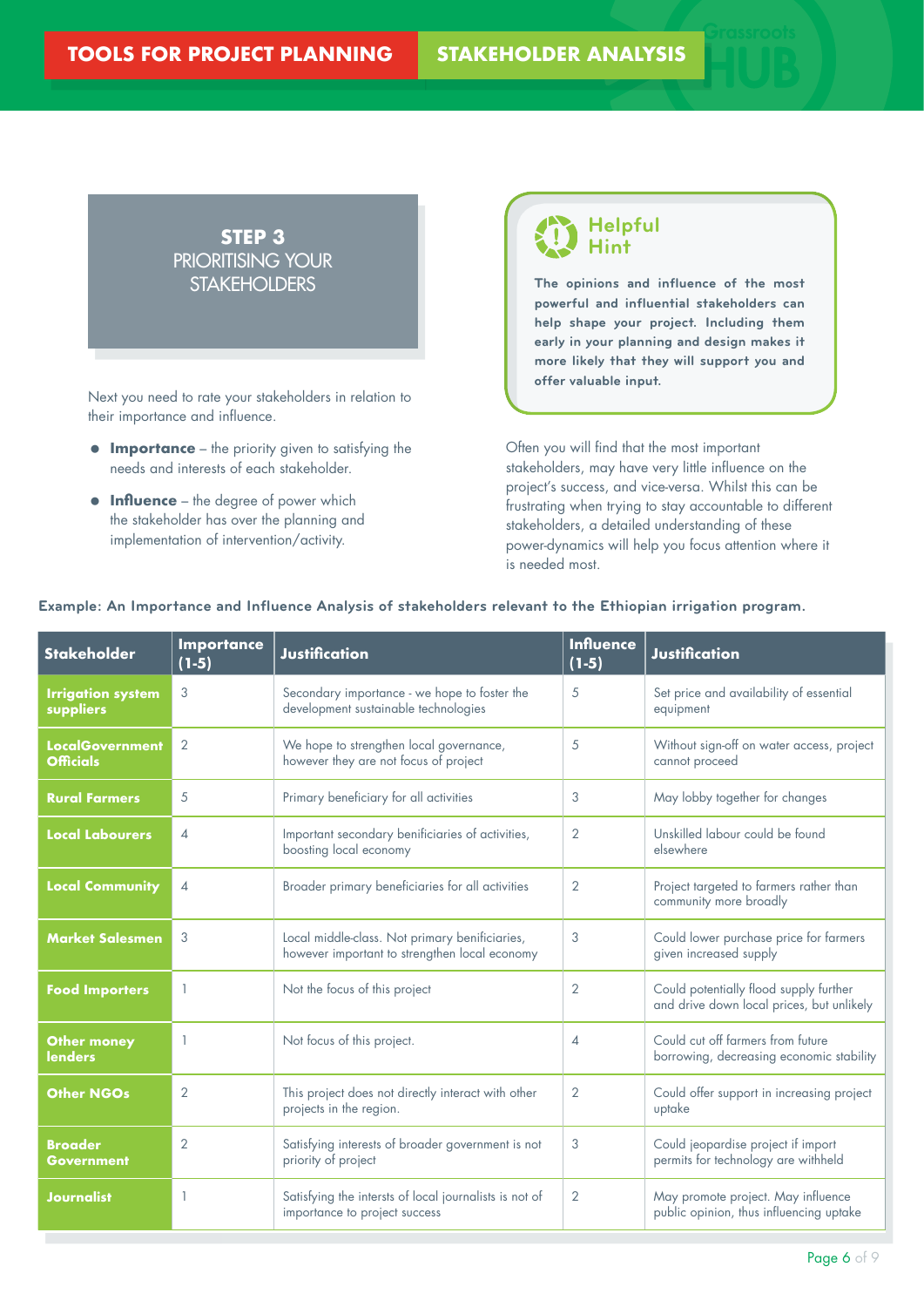### **Visualising the Importance and Influence of your stakeholders:**

Once you have identified the importance and influence of different stakeholders, you can use an **Importance/Influence-Grid** to visually organise stakeholders according to their influence (power) and interest in your project. With this analysis you can gauge how influential the stakeholders will be on your project and then deduce the appropriate cooperation strategy.

The grid is broken up into four key areas with the stakeholders that fall in the top right corner being the most important to your project's success. It will be important to create strategies to ensure these stakeholders support your project. Sometimes this will be related to existing relationship your team may have with influential actors, otherwise it might mean identifying important connections that need to be made in order to facilitate your work.

Based on the positions of stakeholders within the matrix, you can later determine the approach and cooperation model for each stakeholder.



**Using an importance/influence grid is a great way to check whether you have correctly identified your 'Key stakeholders'. These will generally be in the top right corner of your graph in the 'Key players' segment. If you notice a stakeholder form another category that is high in this section of the graph it might be worth re-considering whether they should be considered a 'key stakeholder'.**





**Example: A Stakeholder Importance/ Influence Grid for our Ethiopian irrigation program.**



**Grassroots Collective**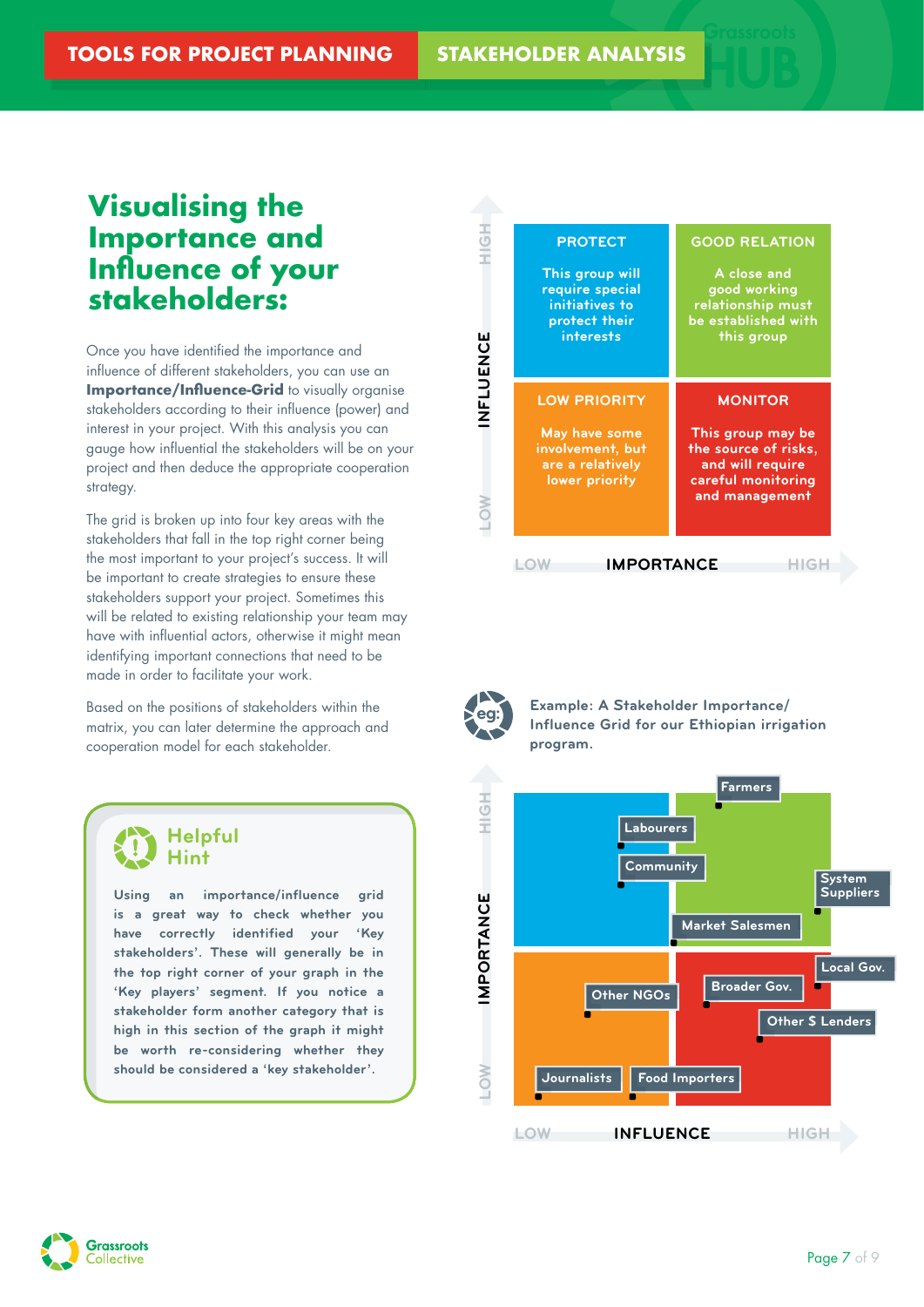

Once you have collected all the necessary information, you can put it together into a final Stakeholder Analysis that connects different stakeholders with your proposed project.

 Some of your stakeholders will be actors you have already established relationships with, whilst others will be groups or individuals you may need to reach out to.

This final step will allow you to identify potential risks. understand how you are going to approach your key stakeholders for support and decide which of your team members is responsible for looking after each stakeholder.



**Example: A small section of the completed Stakeholder Analysis from our Ethiopian irrigation program. When completed, there should be one line of horizontal analysis for each stakeholder.**

|                                                | Stakeholder   Interest in Project                                                                                                                                                                                      | Likely impact   What do they<br>upon success | contribute?                                                                                                                                                           | <b>Potential risks</b>                                                                                                                                     | Approach                                                                                                           | Who is<br><b>Responsible?</b>                      |
|------------------------------------------------|------------------------------------------------------------------------------------------------------------------------------------------------------------------------------------------------------------------------|----------------------------------------------|-----------------------------------------------------------------------------------------------------------------------------------------------------------------------|------------------------------------------------------------------------------------------------------------------------------------------------------------|--------------------------------------------------------------------------------------------------------------------|----------------------------------------------------|
| Local<br><b>Government</b><br><b>Officials</b> | This project will provide<br>a significant improvement<br>in agricultural capacity<br>and local economy.<br>Officials may seek to<br>align with our project<br>for (free) political capital<br>associated with success | High                                         | Provide building permits<br>essential for irrigation<br>system construction,<br>as well as permits for<br>access to public water<br>supply                            | If they perceive<br>project as threat to<br>see their political or<br>economic position,<br>they may create<br>regulatory obstacles<br>to prevent success. | Establish<br>contact<br>and build<br>relationships<br>with officials<br>responsible for<br>provision of<br>permits | Our<br>organisation's<br>Project Manager           |
| <b>Local market</b><br>salesmen                | Likely benefit indirectly<br>from project due to<br>increased supply of local<br>produce. This should<br>result in increased<br>business and opportunity<br>for expansion, fostering<br>local economy.                 | Medium                                       | Market salesmen<br>essential to maintaining<br>a stable demand (at a<br>fair price) for increased<br>supply to ensure trickle-<br>down economic benefit<br>to farmers | Could potentially<br>drive down purchase<br>price from farmers<br>due to increased<br>supply, leaving<br>farmers worse-off                                 | Direct<br>engagement<br>with stall<br>owners.<br>Ensure they<br>have capacity<br>for increased<br>supply.          | Our<br>organisation's<br>local field staff         |
| Local<br><b>Journalists</b>                    | Local journalists cover<br>events impacting upon<br>locals                                                                                                                                                             | Low                                          | Could influence political<br>stakeholders or foster<br>positive public opinion                                                                                        | Could potentially<br>politicise our project,<br>dependant upon<br>political affiliation of<br>news outlet                                                  | Provide details<br>through direct<br>contact with<br>editor of local<br>paper                                      | Our<br>organisation's<br>Communications<br>Manager |

### **Download Resource**

**You can find a template for this tool in; 'Resource 12 - Stakeholder Analysis' which can be found as a download alongside this module on our website. Use this resource as a guide when planning your own community development project.**